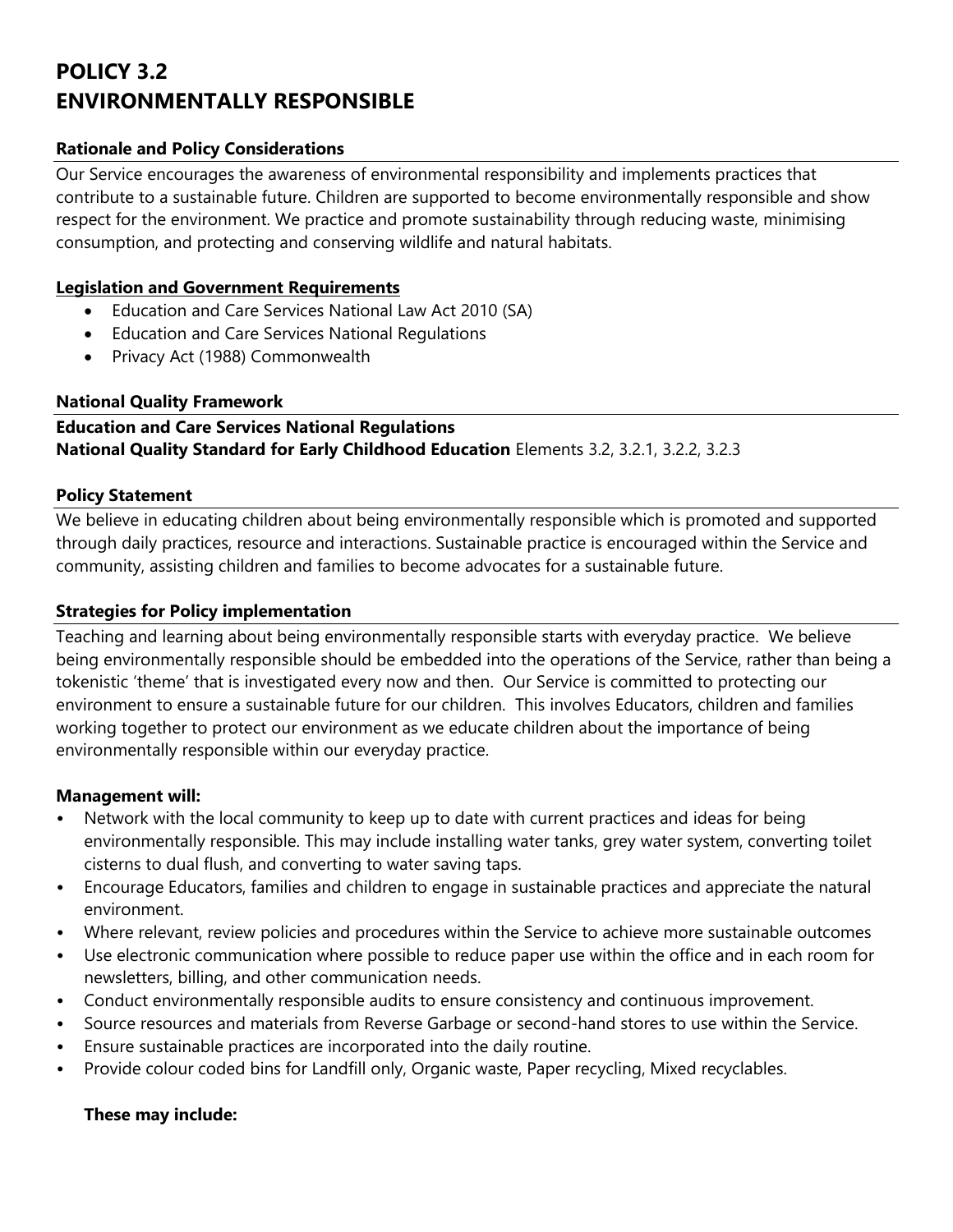| <b>SUSTAINABLE PRACTICE</b> | <b>IDEAS</b>                                                                                                                                                                                                                                                                                                                                                                                                                                                                                                                                                                                                         |
|-----------------------------|----------------------------------------------------------------------------------------------------------------------------------------------------------------------------------------------------------------------------------------------------------------------------------------------------------------------------------------------------------------------------------------------------------------------------------------------------------------------------------------------------------------------------------------------------------------------------------------------------------------------|
| <b>RECYCLING</b>            | Provide bins and signage for waste and recycled materials<br>$\bullet$<br>Recycle paper and all other recyclable rubbish<br>$\bullet$<br>Use recycled water (e.g. for watering gardens)<br>$\bullet$                                                                                                                                                                                                                                                                                                                                                                                                                 |
| <b>GARDENING</b>            | Plant vegetables, herbs, and fruit trees<br>$\bullet$<br>Give food scraps to Service pets, or to a staff member to<br>$\bullet$<br>take home for their pet/s<br>Provide education to children about activities<br>$\bullet$<br>Provide opportunities for children to participate in<br>$\bullet$<br>experiences such as seed sprouting, vegetable gardening,<br>cooking with what is grown, and provide education about<br>weeds                                                                                                                                                                                     |
| <b>ENERGY CONSERVATION</b>  | Install LED lighting where possible<br>$\bullet$<br>Turn off non-LED lights when not in use<br>$\bullet$<br>Turn off electrical appliances at the outlet when not in use<br>$\bullet$<br>Use natural ventilation and insulated blinds/drapes rather<br>$\bullet$<br>than air conditioning when temperatures are not extreme                                                                                                                                                                                                                                                                                          |
| <b>WATER CONSERVATION</b>   | Using half flush on the toilet<br>$\bullet$<br>Turn off the taps and ensure leaking taps are fixed<br>$\bullet$<br>immediately<br>Teach children to turn off tap when washing their hand or<br>$\bullet$<br>installation of automatic taps that turn off<br>Collect rainwater and use in the garden and for water/sand<br>$\bullet$<br>play<br>Use water play water on the garden rather than tipping out<br>at the end of the day                                                                                                                                                                                   |
| <b>NATURE AND WILDLIFE</b>  | Use natural materials – trees, blocks, boxes etc. in arts and<br>crafts and play<br>Educate children about the natural decomposition cycle<br>٠<br>through exposure and participation in worm farms and<br>composting food scraps<br>Educate children in how to care for pets, letting them<br>$\bullet$<br>actively participate in caring for the Service pets.<br>Plant 'bird attracting' plants and install a birdbath<br>$\bullet$<br>Plant 'butterfly attracting' plants<br>$\bullet$<br>Install Bug Houses<br>$\bullet$<br>Collaborate with wildlife educators to assist in educating<br>$\bullet$<br>children |
| <b>COMMUNICATE</b>          | Provide families with hints and tips in newsletters about<br>$\bullet$<br>how they can become sustainable at home<br>Use scrap paper for art and craft<br>$\bullet$<br>Use both sides of paper for drawing<br>$\bullet$                                                                                                                                                                                                                                                                                                                                                                                              |